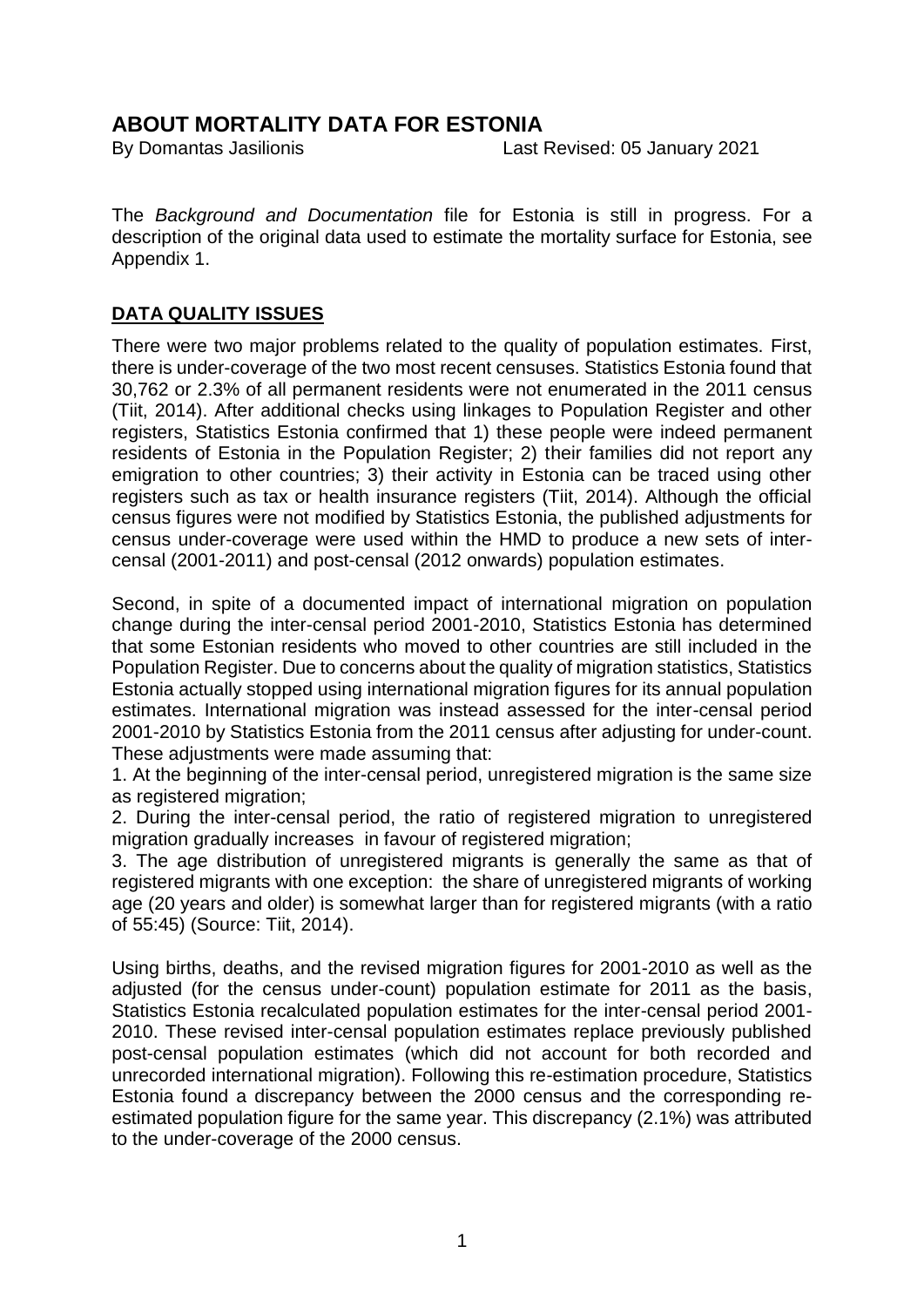As a result of the above adjustments, Statistics Estonia published a new set of precensal (2000 and 2011), inter-censal (2001-2010), and post-censal (2012 onwards) population estimates. Because previously published inter-censal population estimates for 1990-1999 are based on the unadjusted 2000 census data, there is a notable jump in population estimates between 1999 and 2000 (Figure 1). In order to overcome such a notable discontinuity, we implemented our own adjustment for the census undercoverage using a non-standard method. This method process census under-count in the same way as a migration error which should be redistributed across the ten years of the inter-censal period (1991-2000). We used cumulative proportions starting from adding 10% of the error to the population estimates for 1991 and finishing with adding 90% of the error to the population estimates for 1999. The official published population estimate for 2000 corresponds to the full adjustment (100%) for this error. Because age-specific figures of census under-coverage were not available, we added estimated errors for each inter-censal year (1991-1999) as additional population counts with unknown age. In the final stage, these additional population counts were redistributed across ages using the Human Mortality Database methodology. Figure 1 comparing official (Input DB) and newly derived adjusted (Lexis DB) population estimates for adult males suggest that our adjustments produces plausible results showing no disruption between the series of population estimates for 1990-1999 and 2000-2015. However, we strongly recommend that population estimates for the 1990-1999 period be used with caution.

Starting with January 1<sup>st</sup> 2016, Statistics Estonia estimates population on the basis of the Population Register of Estonia using the Residency Index concept (Tiit and Maasing, 2016). According to Tiit and Maasing (2016), the value of the index is calculated for all persons assigned to the so called "extended total population" including a) verified permanent residents and b) residents with uncertain residential status (for example, persons who are *de facto* abroad but who did not report their departure to the Estonian authorities). This information is obtained via the Estonian Population Register containing the so called "passive section" which includes persons with uncertain migration status. The residency index is assigned to every person included in the Population Register. The index ranges between 0 (certainly not a resident) to 1 (certainly resident). All values in between these two extremes correspond to the uncertain residency status. For persons assigned to this category, the final decision about their residency status and inclusion into the official population counts is made based on a threshold: all persons with an index above the threshold are considered permanent residents, whereas all persons with an index below the threshold are considered non-residents (Tiit and Maasing, 2016). The exact value of the residency index is defined using the "signs of life" method designed for tracing each person with an uncertain residence status through several administrative registers, such as the health insurance register, the pension insurance register, the educational register, the tax register, and others. In 2015, a total of 27 administrative registers were used to check for activity ("signs of life") including the payment of taxes and the use of various administrative services. The residency index was calculated depending on the outcomes of these checks (for a more precise description of the method, see Tiit and Maasing, 2016).

Figures 2 and 3 suggest that although the residency index helps to account for unregistered migration from/to Estonia and improve estimates of international migration, the method does not produce any visible impact or disruptions in the series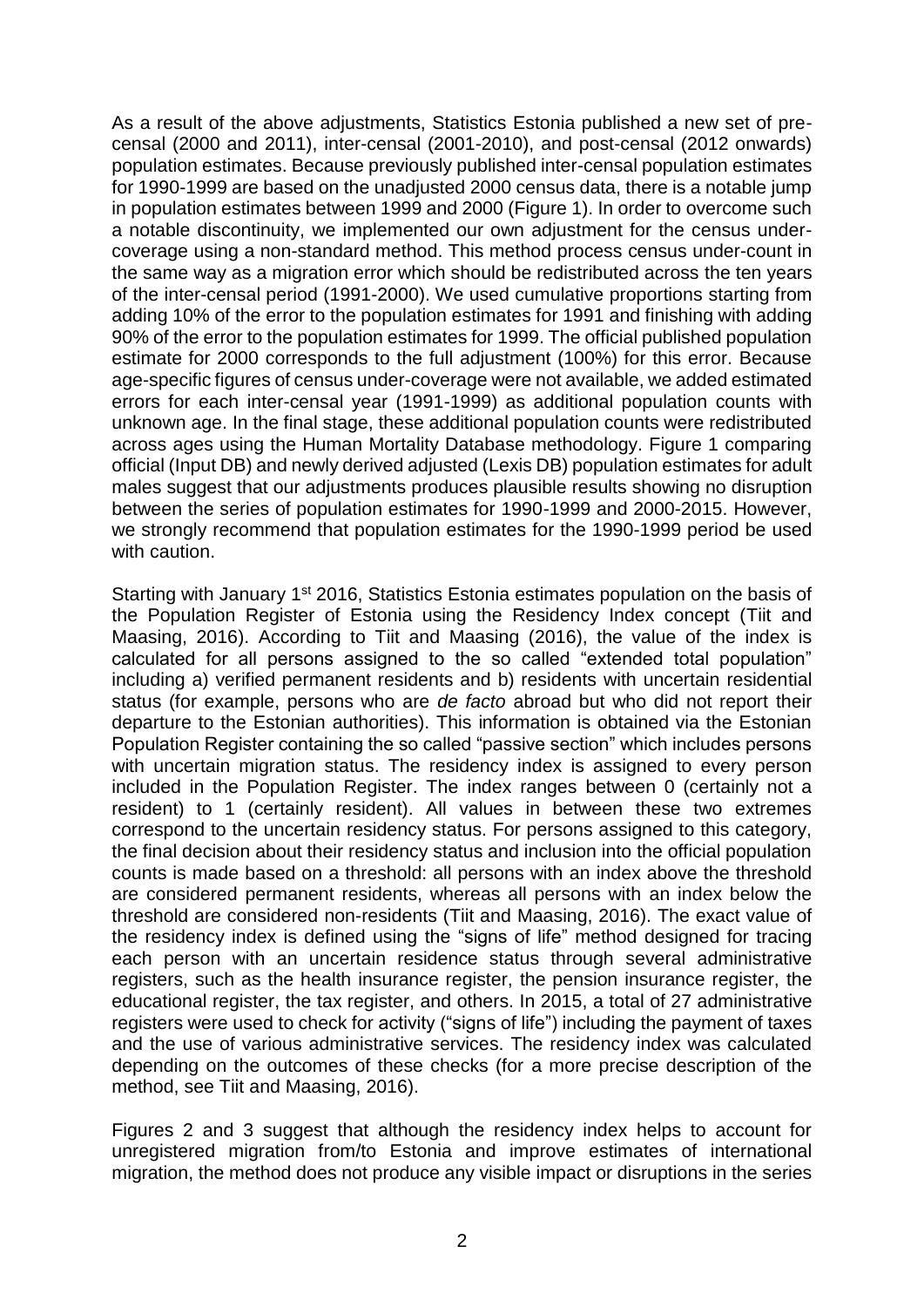of aggregated or even age-specific population counts. It should be noted that the slight population increase observed from 2016 onwards corresponds to a real increase in immigration (mostly from Estonians returning from abroad, including those who never reported their departure to the authorities). Overall, it is estimated that the introduction of this new method led to 0.3% increase in total population (if compared to the previous estimation without applying the residency index method).



Figure 1. Official population estimates (Input DB) and adjusted HMD population estimates (Lexis DB) for Estonian adult males (ages 5 to 64).

Figure 2. Official total male and female population counts (as of January 1st) before (2010-2015) and after (2016-2018) introducing the residency index concept.

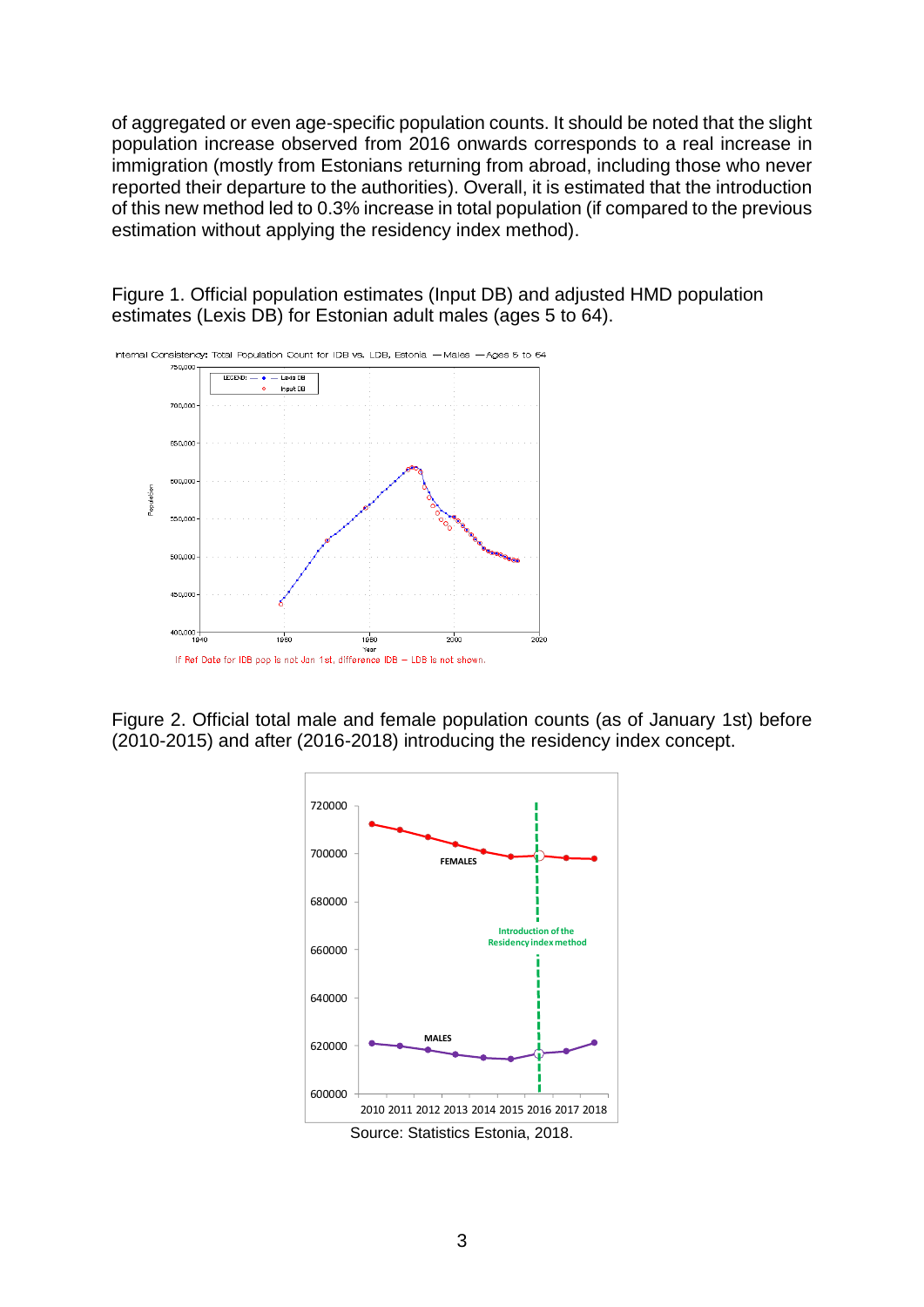Figure 3. Official age-specific male population counts (as of January 1st) by single age before (2014-2015) and after (2016-2017) introducing the residency index concept.



Source: Statistics Estonia, 2018

### **REVISION HISTORY**

### *Changes with the September 2018 revision:*

• **Life tables:** All life tables have been recalculated using a modified methods protocol. The revised protocol (Version 6) includes two changes: 1) a more precise way to calculate a0, the mean age at death for children dying during the first year of life and 2) the use of birthby-month data (where and when available) to more accurately estimate population exposures. These changes have been implemented simultaneously for ALL HMD series/countries. For more details about these changes, see the revised Methods Protocol (at http://www.mortality.org/Public/Docs/Methods

Protocol.pdf), particularly section 7.1 on Period life tables and section 6 and Appendix E, on death rates. The life tables calculated under the prior methods (Version 5) remain available at v5.mortality.org but they have not been, and will not be, updated.

• **Population estimates for 2012-2015:** previously published official population estimates up to the last open-ended age interval 85+ have been replaced by more detailed population estimates up to the last open-ended age interval 100+. The total population counts remained the same.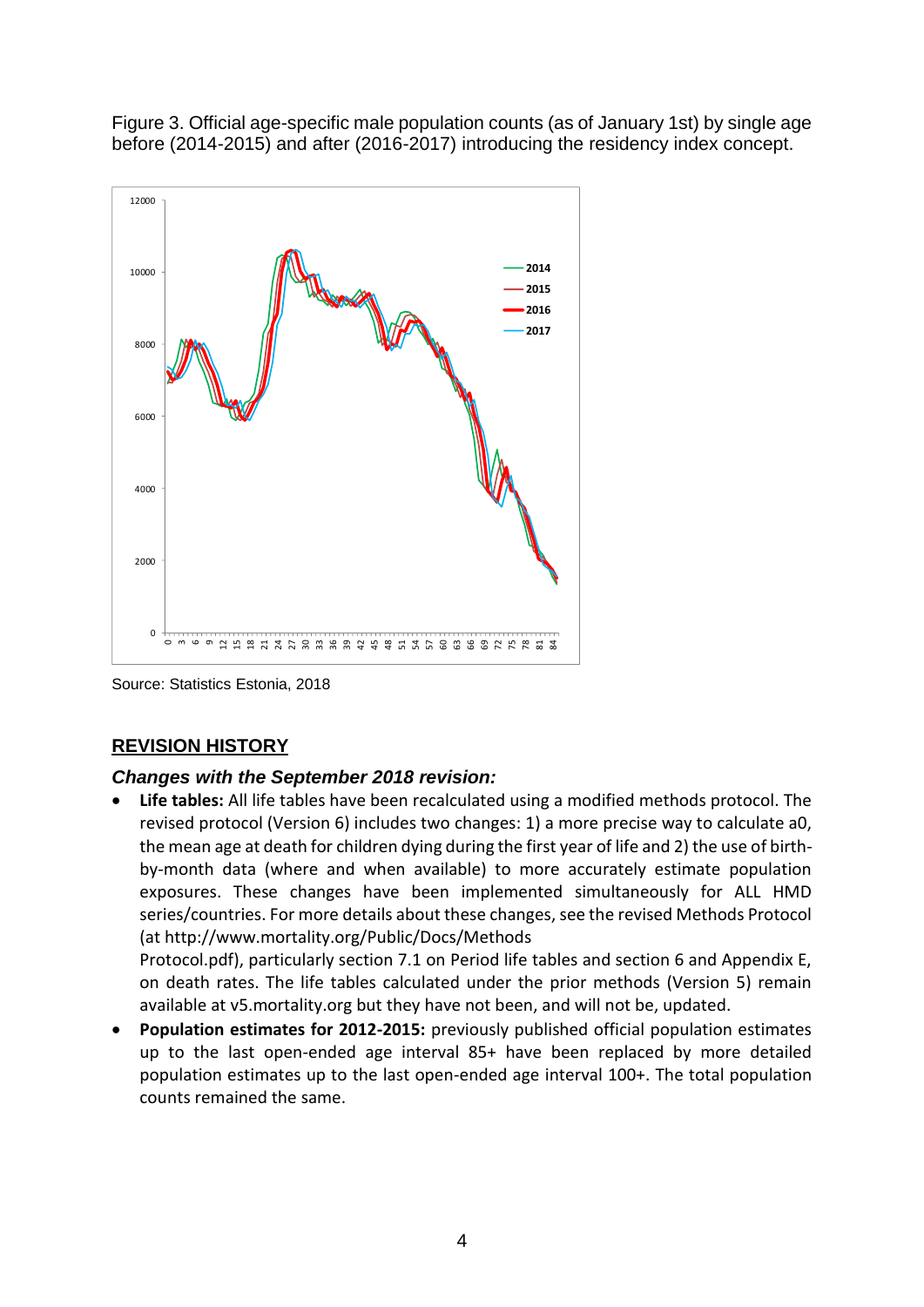#### **REFERENCES**

- Tiit E.-M. (2014). "On the methodology of demographic statistics." Pp.93-99 in: *Quarterly Bulletin of Statistics Estonia*. Tallin, Estonia: Statistics Estonia.
- Tiit E.-M., Maasing E. (2016). "Residency index and its applications in censuses and population statistics." Pp.53-60 in: *Quarterly Bulletin of Statistics Estonia*. Tallin, Estonia: Statistics Estonia.
- Statistics Estonia (2018). Statistical database. Retrieved 17 September 2018 (http://www.stat.ee).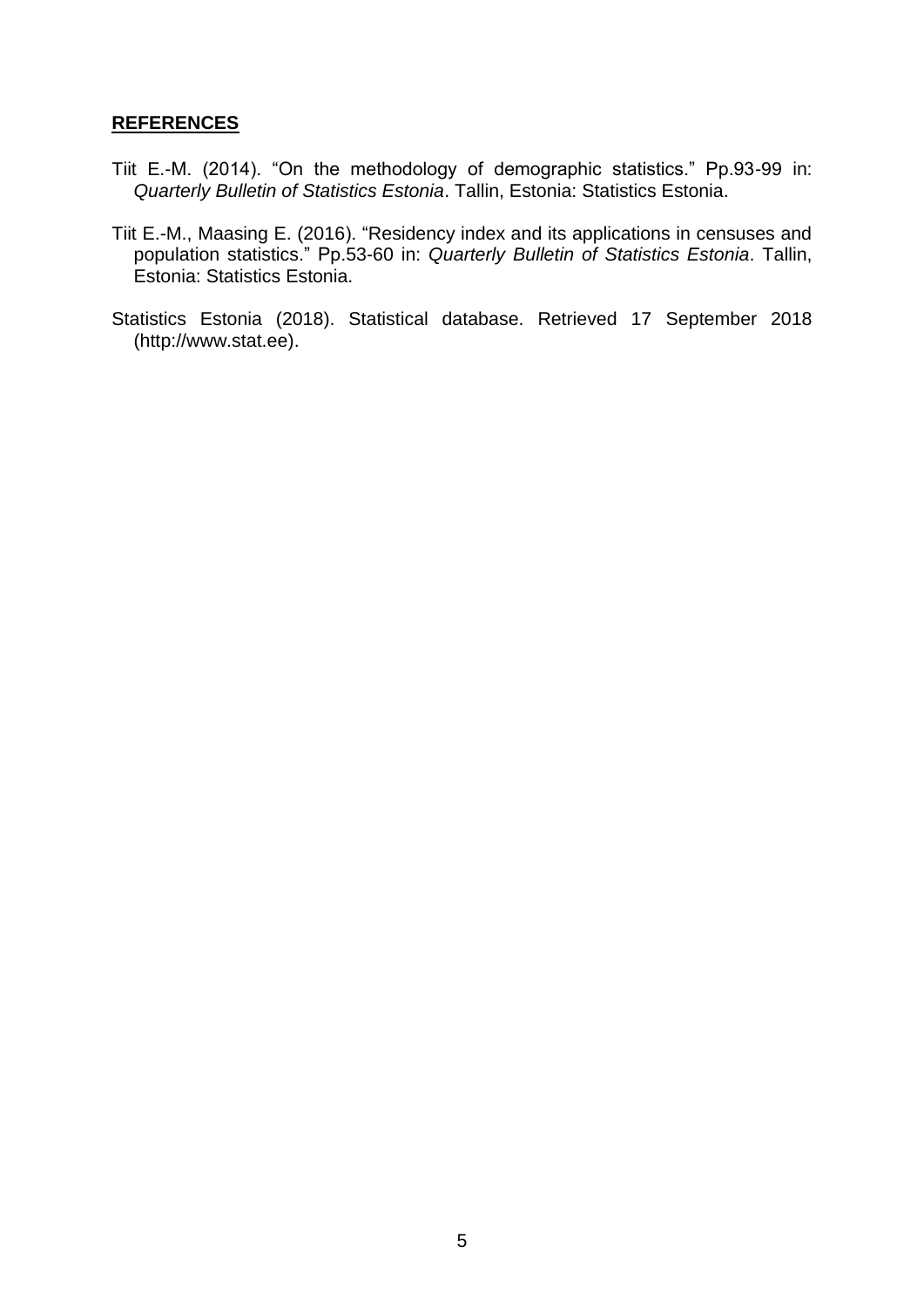## **APPENDIX 1:**

# **Description of the original data used for HMD calculations**

## **DEATHS**

| <b>Period</b> | <b>Type of Data</b>                                                                        | Age<br>grouping                           | <b>Comments</b> | <b>RefCode(s)</b>                           |
|---------------|--------------------------------------------------------------------------------------------|-------------------------------------------|-----------------|---------------------------------------------|
| 1959-<br>1988 | Annual number of<br>deaths by sex and single<br>year of age (1x1<br>rectangle).            | $0, 1, \ldots, 99,$<br>$100+,$<br>unknown |                 | 3, 13                                       |
| 1989-<br>2019 | Annual number of<br>deaths by sex, single<br>year of age, and year of<br>birth (triangle). | 0, 1, , 99,<br>$100 +$ ,<br>unknown       |                 | 4, 12, 16, 19,<br>21, 24, 27, 33,<br>37, 43 |

## **POPULATION**

| <b>Period</b> | <b>Type of Data</b>                                                                                                                                                   | Age<br>grouping                            | <b>Comments</b>                                                                         | <b>RefCode(s)</b> |
|---------------|-----------------------------------------------------------------------------------------------------------------------------------------------------------------------|--------------------------------------------|-----------------------------------------------------------------------------------------|-------------------|
| 1959,<br>1970 | Census counts of<br>population by sex and<br>single year of age as of<br>January 15. Actually<br>present (de facto)<br>population.                                    | $0, 1, \ldots$<br>99, 100+,<br>unknown     |                                                                                         | 5, 6              |
| 1979,<br>1989 | Census counts of<br>population by sex and<br>single year of age as of<br>17 January 1979 and as<br>of 12 January 1989.<br>Permanent resident (de<br>jure) population. | $0, 1, \ldots$<br>$99, 100 +$ ,<br>unknown |                                                                                         | 7<br>8            |
| 1990-<br>1999 | Annual January 1st<br>population estimates by<br>sex and single year of<br>age. Resident<br>population.                                                               | $0, 1, \ldots,$<br>$84, 85+$               | Inter-censal<br>population<br>estimates<br>(revised<br>according to the<br>2000 census) | 9                 |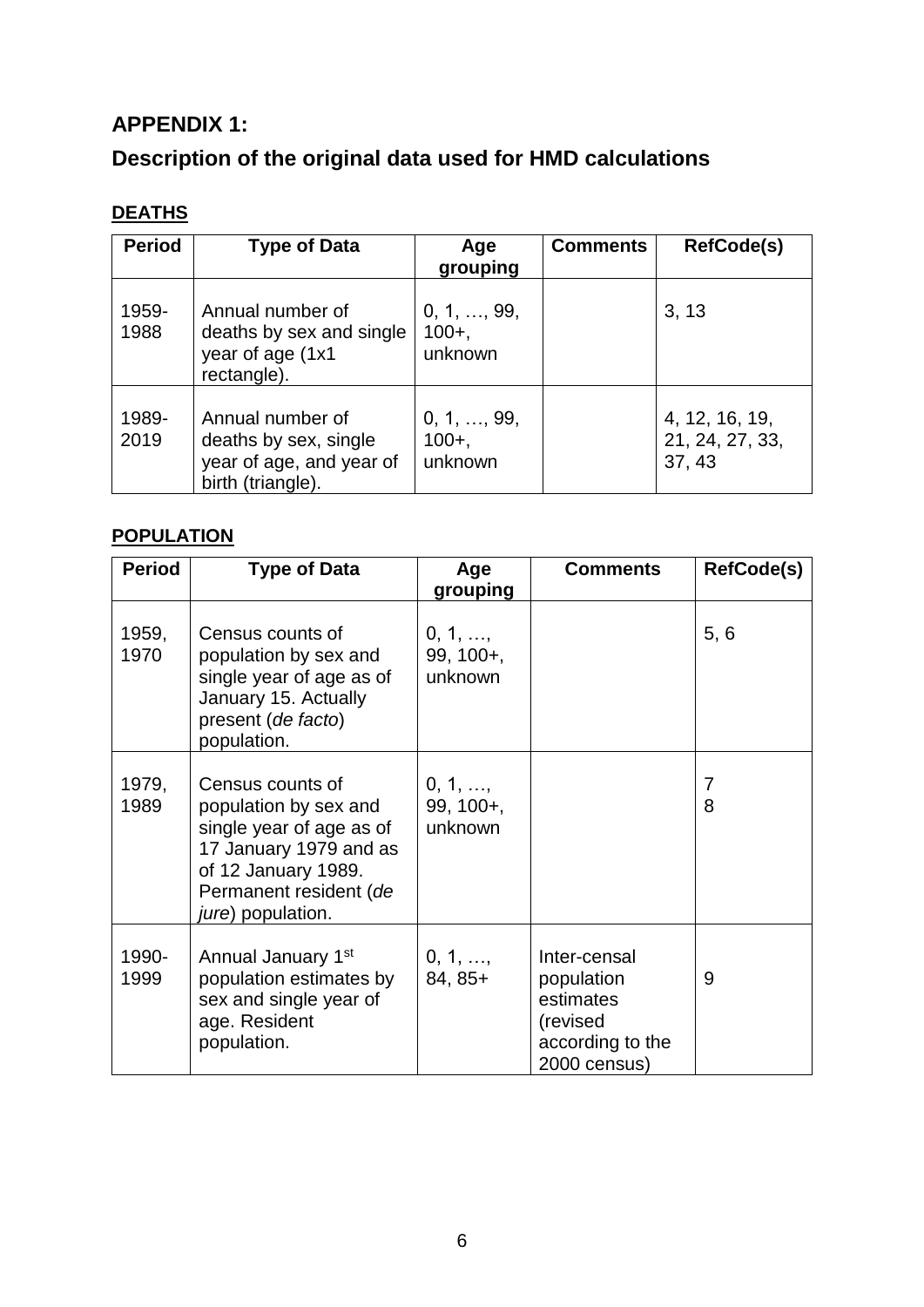# **POPULATION (continued)**

| <b>Period</b>    | <b>Type of Data</b>                                                                                        | Age<br>grouping                     | <b>Comments</b>                                                                                 | <b>RefCode(s)</b> |
|------------------|------------------------------------------------------------------------------------------------------------|-------------------------------------|-------------------------------------------------------------------------------------------------|-------------------|
| 2000             | January 1st<br>population<br>estimates by sex<br>and single year of<br>age. Resident<br>population.        | 0, 1, , 84,<br>$85+$                | Pre-censal population<br>estimate corrected for<br>the 2000 census<br>under-count               | 29                |
| $2001 -$<br>2011 | Annual January 1st<br>population<br>estimates by sex<br>and single year of<br>age. Resident<br>population. | 0, 1, , 84,<br>$85+,$<br>unknown    | <b>Revised inter-censal</b><br>population estimates                                             | 22                |
| 2012-<br>2015    | Annual January 1st<br>population<br>estimates by sex<br>and single year of<br>age. Resident<br>population. | 0, 1, , 99,<br>$100 +$ ,<br>unknown | Revised post-censal<br>population estimates<br>(adjusted for the 2011<br>census undercount)     | 38                |
| 1991-<br>1999    | <b>Estimated error due</b><br>to the under-<br>coverage of the<br>2000 census.                             | Unknown                             |                                                                                                 | 30                |
| 2016-<br>2020    | Annual January 1st<br>population<br>estimates by sex<br>and single year of<br>age. Resident<br>population. | 0, 1, , 99,<br>$100 +$ ,<br>unknown | Official post-censal<br>population estimates<br>derived using the<br>residency index<br>method. | 39, 42            |

# **BIRTHS**

| <b>Period</b> | <b>Type of Data</b>                | <b>Comments</b>                                       | <b>RefCode(s)</b>                          |
|---------------|------------------------------------|-------------------------------------------------------|--------------------------------------------|
| 1959-<br>2019 | Annual counts of births<br>by sex. | No adjustment has<br>been made for<br>underestimation | 1, 2, 14, 17,<br>20, 25, 26,<br>32, 35, 40 |